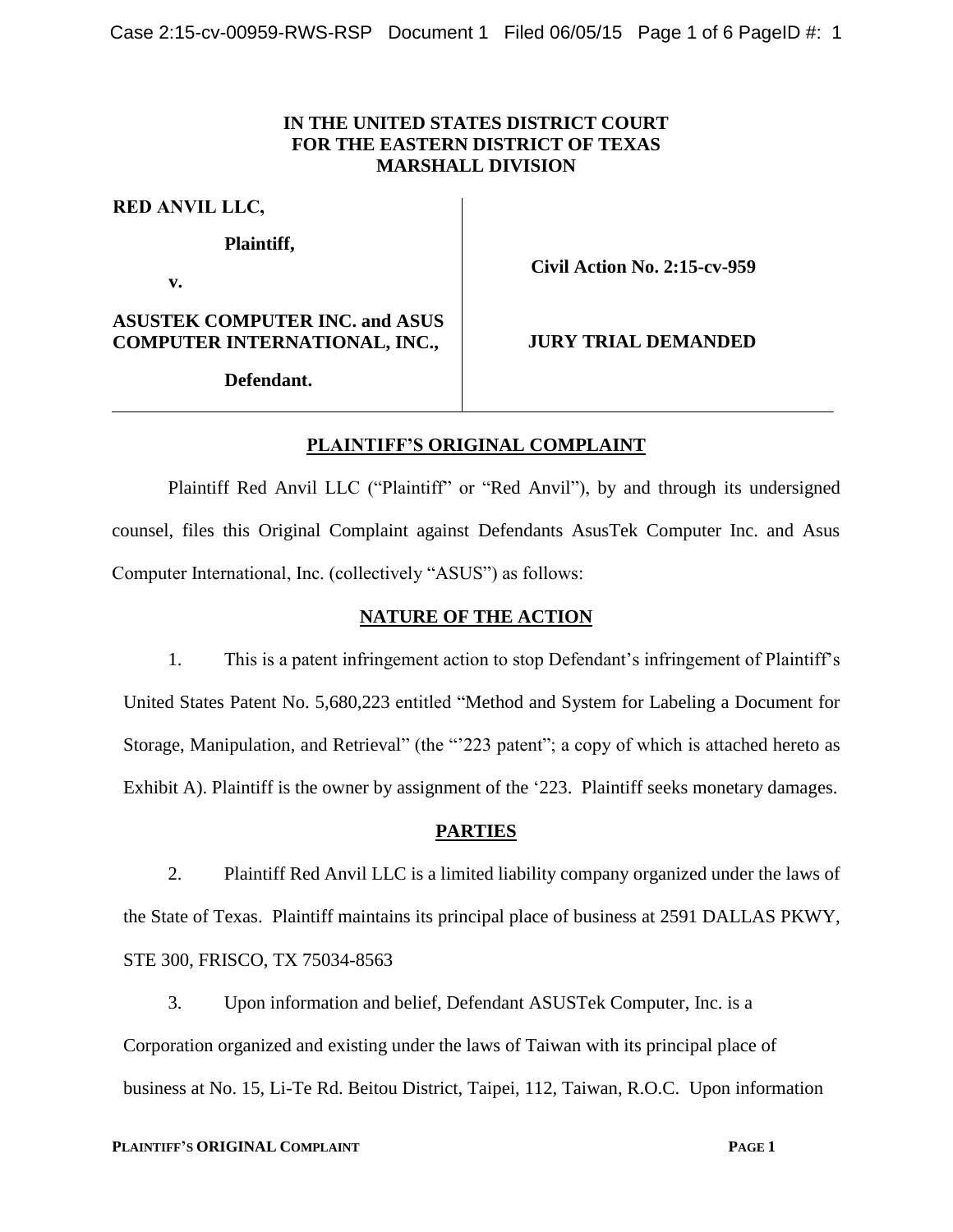and belief, Defendant ASUS Computer International, Inc. is a corporation organized and existing under the laws of California with its principal place of business at 800 Corporate Way, Fremont, California 94539. Upon information and belief, Defendant ASUS Computer International, Inc. is a subsidiary of ASUSTeK Computer, Inc. ASUS may be served with process by serving its registered agent C T Corporation System 350 North St. Paul Street Suite 2900 Dallas, Texas 75201

#### **JURISDICTION AND VENUE**

4. This action arises under the patent laws of the United States, 35 U.S.C. § *et seq.*, including 35 U.S.C. § 271, 281, and 284-85, among others. This Court has subject matter jurisdiction over this case for patent infringement under 28 U.S.C. §1331 and §1338(a).

5. The Court has personal jurisdiction over Defendant because: Defendant is present within or have minimum contacts with the State of Texas and the Eastern District of Texas; Defendant has purposefully availed itself of the privileges of conducting business in the State of Texas and in the Eastern District of Texas; Defendant has sought protection and benefit from the laws of the State of Texas; Defendant regularly conducts business within the State of Texas and within the Eastern District of Texas; and Plaintiff's causes of action arise directly from Defendant's business contacts and other activities in the State of Texas and in the Eastern District of Texas.

6. More specifically, Defendant, directly and/or through authorized intermediaries, ships, distributes, offers for sale, sells, and/or advertises products and services in the United States, the State of Texas, and the Eastern District of Texas including but not limited to the Accused Instrumentalities as detailed below. Defendant solicits customers in the State of Texas and in the Eastern District of Texas. Defendant has paying customers who are residents of the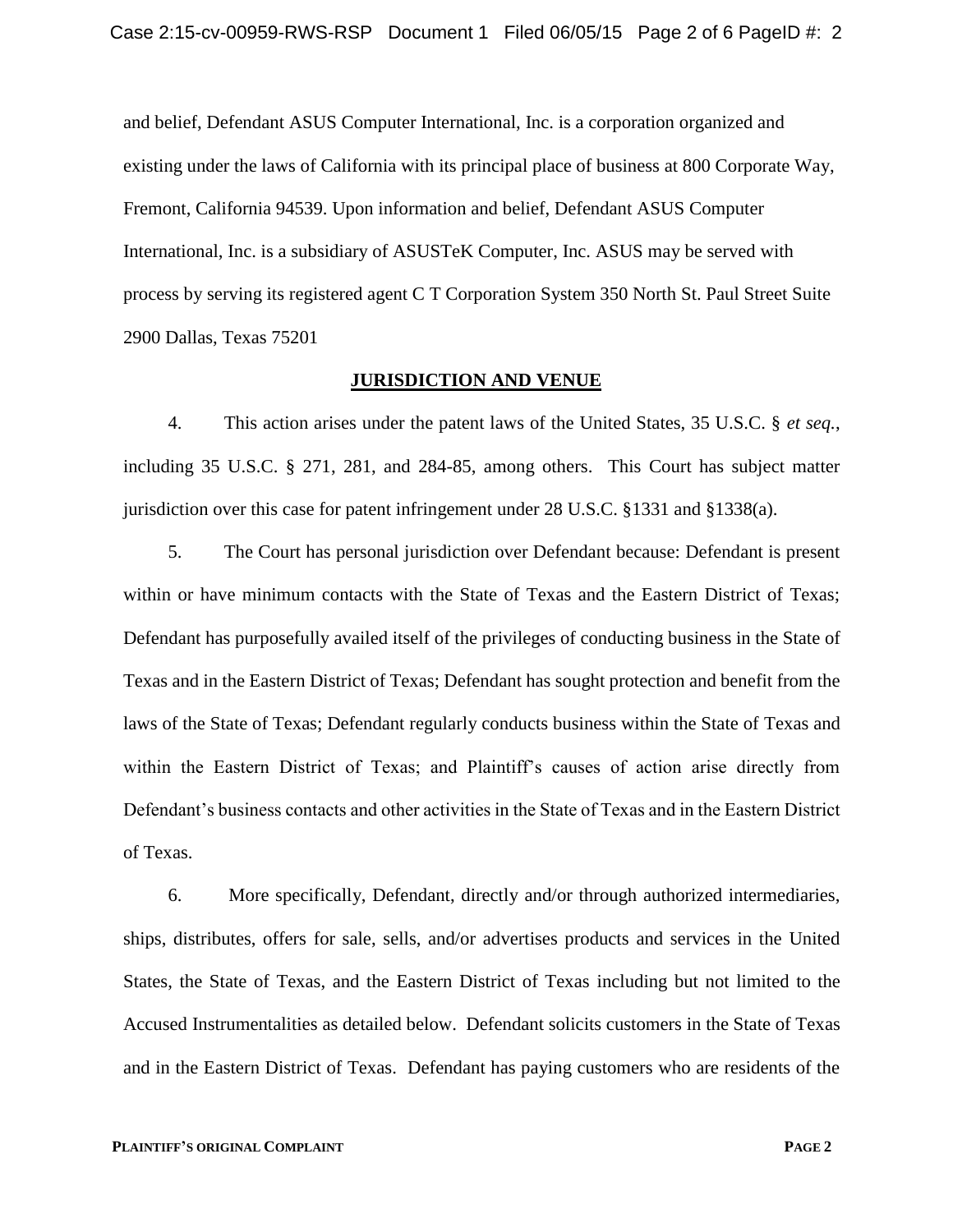State of Texas and the Eastern District of Texas and who use the Defendant's products and services in the State of Texas and in the Eastern District of Texas. Defendant derives substantial revenue from goods and services provided to individuals in Texas and in this district.

7. Venue is proper in the Eastern District of Texas pursuant to 28 U.S.C. §§1391 and 1400(b). On information and belief, Defendant has transacted business in this district, and has directly and/or indirectly committed and/or induced acts of patent infringement in this district.

#### **COUNT I– INFRINGEMENT OF U.S. PATENT 5,680,223**

8. Plaintiff refers to and incorporates herein the allegations of Paragraphs 1-7 above.

9. The '223 patent was duly and legally issued by the United States Patent and Trademark Office on October 21, 1997, after full and fair examination. The '223 patent is in full force and effect. Plaintiff is the owner by assignment of the '223 patent and possesses all rights of recovery under the '223 patent, including the exclusive right to sue for infringement and recover past damages.

10. Defendant owns, operates, advertises, controls, tests, sells, and otherwise provides systems and methods that infringe the '223 patent. The '223 patent provides, among other things, a "method comprising: (1) storing a data file in a data processing system; (2) obtaining and storing label data defining a label image; (3) the label image identifying the stored data file to a user; (4) obtaining associating data that associate the data file stored in the data processing system and the label data so that the stored data file can be accessed in the data processing system in response to a signal selecting the label image; (5) using the label data to present the label image to a user so that the user can provide a signal selecting the label image; (6) receiving the signal selecting the label image from the user; and (6) in response to the signal selecting the label image, accessing the stored data file."

#### **PLAINTIFF'S ORIGINAL COMPLAINT PAGE 3**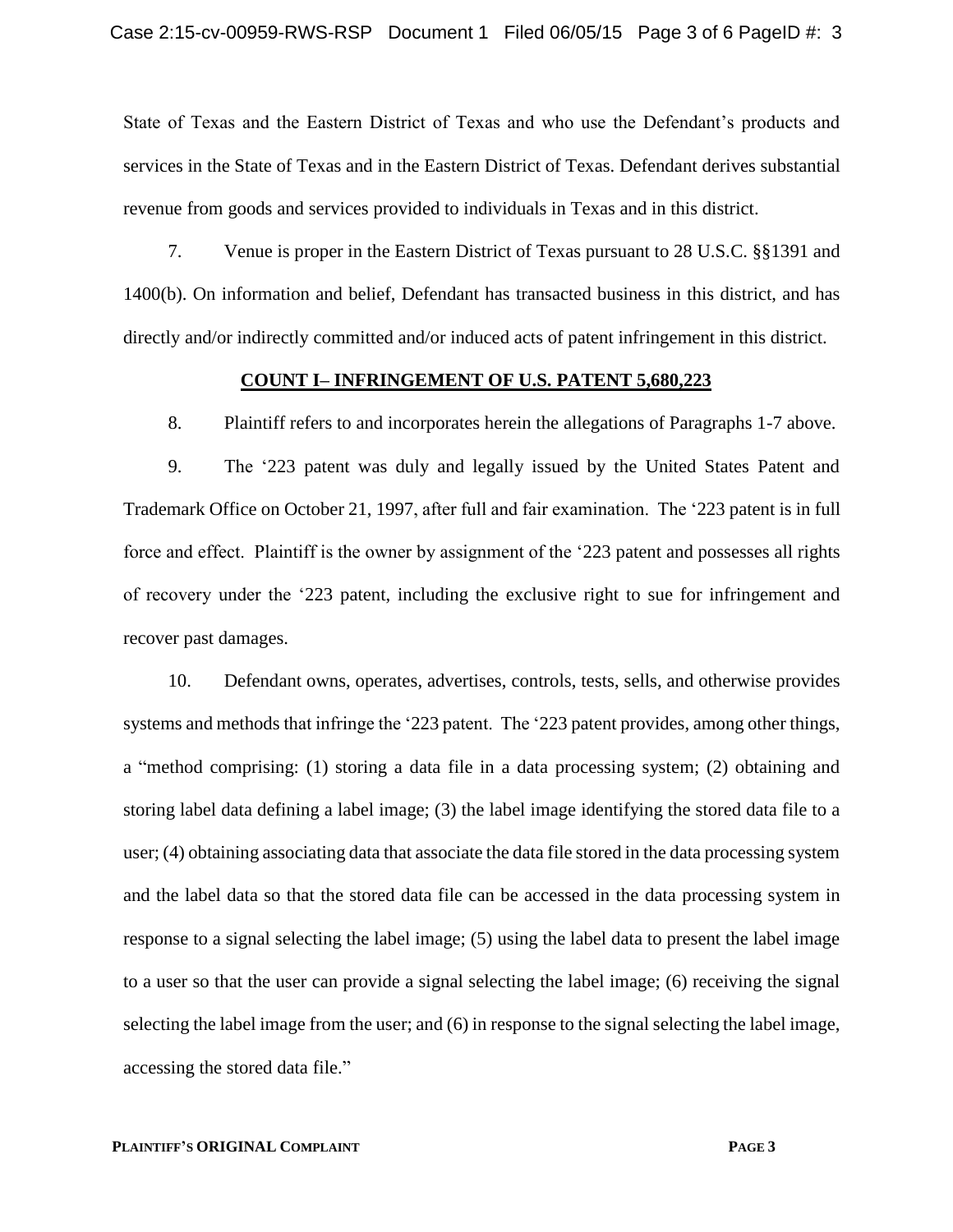11. Defendant directly or through intermediaries, made, tested, had made, had tested, used, imported, provided, supplied, distributed, sold, and/or offered for sale products and/or systems and methods for labeling a document for storage, manipulation and retrieval, that infringed one or more claims of the '223 patent in this district and elsewhere in the United States, Particularly, Defendant makes, uses, tests, provides, offers for sale, and sells their product entitled Asus Eee Pad TF101, TF201, TF300T, TF700T, TF701T and related products containing similarly situated image thumbnail technology ("Accused Instrumentality") which directly infringe the '223 patent.

12. Defendant's aforesaid activities have been without authority and/or license from Plaintiff.

13. In addition to what is required for pleadings under Form 18 for direct infringement in patent cases, and to the extent any marking was required by 35 U.S.C. § 287, Plaintiff and all predecessors in interest to the '223 Patent complied with all marking requirements under 35 U.S.C. § 287.

14. Plaintiff is entitled to recover from the Defendant the damages sustained by Plaintiff as a result of the Defendant's wrongful acts in an amount subject to proof at trial, which, by law, cannot be less than a reasonable royalty, together with interest and costs as fixed by this Court under 35 U.S.C. § 284.

## **JURY DEMAND**

Plaintiff hereby requests a trial by jury pursuant to Rule 38 of the Federal Rules of Civil Procedure.

## **PRAYER FOR RELIEF**

Plaintiff respectfully requests that the Court find in its favor and against the